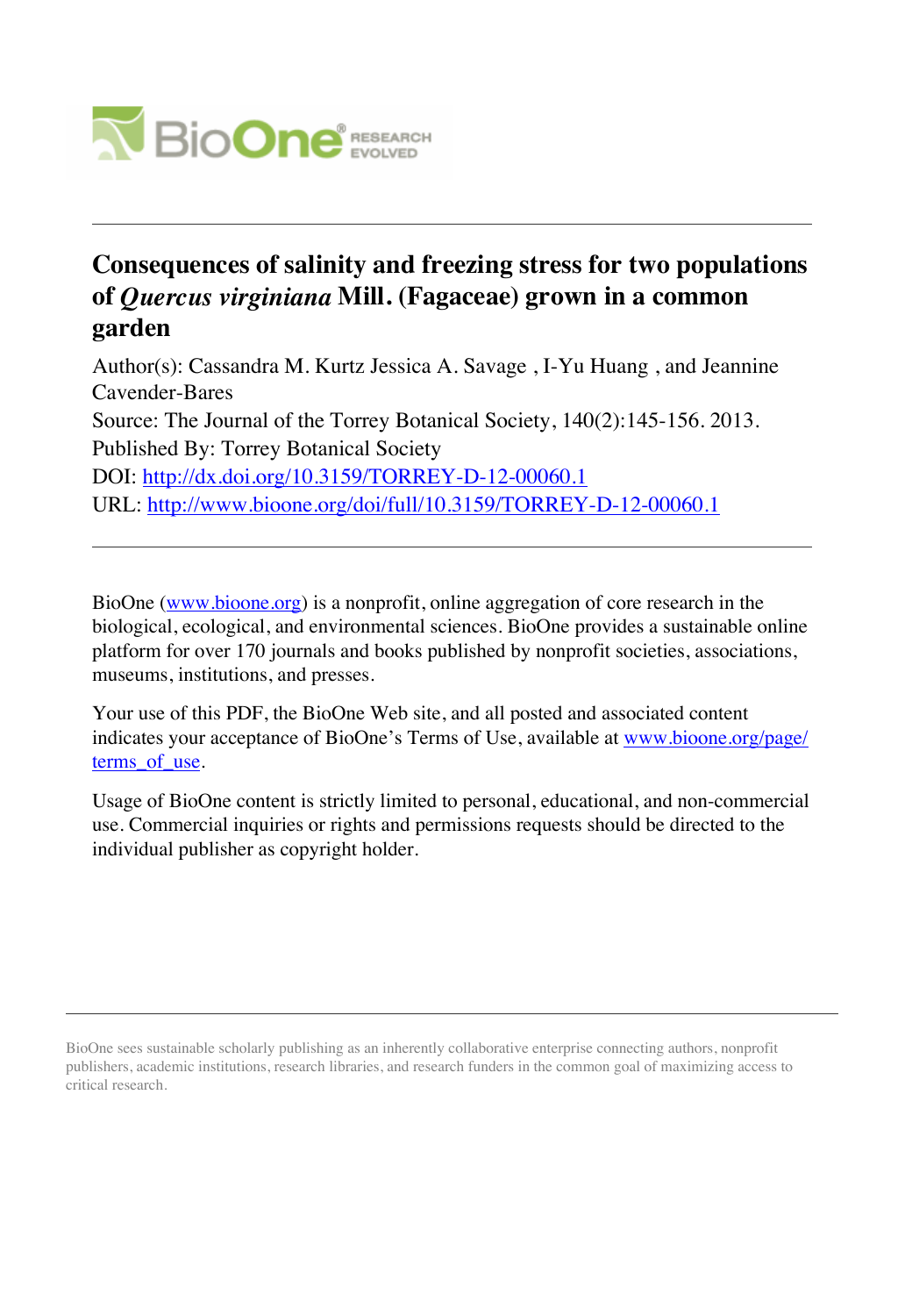## Consequences of salinity and freezing stress for two populations of Quercus virginiana Mill. (Fagaceae) grown in a common garden $1$

#### Cassandra M. Kurtz

USDA Forest Service, 1992 Folwell Avenue N., St. Paul, MN 55108 and Department of Forest Resources, University of Minnesota, 1530 Cleveland Ave. N., St. Paul, MN 55108

### Jessica A. Savage<sup>2</sup>, I-Yu Huang, and Jeannine Cavender-Bares

Department of Ecology, Evolution and Behavior, University of Minnesota, 1987 Upper Buford Circle, St. Paul, MN 55108

KURTZ, C. M. (USDA Forest Service, 1992 Folwell Avenue N., St. Paul, MN 55108 and Department of Forest Resources, University of Minnesota, 1530 Cleveland Ave. N., St. Paul, MN 55108), J. A. SAVAGE, I.-Y. HUANG, AND J. CAVENDER-BARES (Department of Ecology, Evolution and Behavior, University of Minnesota, 1987 Upper Buford Circle, St. Paul, MN 55108). Consequences of salinity and freezing stress for two populations of Quercus virginiana Mill. (Fagaceae) grown in a common garden. J. Torrey Bot. Soc. 140: 145–156. 2013.—Climate change is of increasing concern in coastal forests where rising sea levels could lead to dramatic shifts in ecosystem composition. To investigate how inundation may impact coastal ecosystems, we examined the sensitivity of Quercus virginiana Mill., a dominant tree in the southeastern U.S., to increased soil salinity and examined whether high salinity could increase its susceptibility to freezing damage  $(-10 \degree C)$ . In a greenhouse, we examined the effect of three salt treatments (0–6 ppt) on acorn development and sapling physiology. We examined samples collected from two populations: inland Florida (FL) and coastal North Carolina (NC). We found that higher salt concentrations did not affect acorn germination, but did retard emergence. In the sapling stage, high salinity was more detrimental to plants from the FL population, causing greater declines in photosynthetic rates, water use efficiency, and dark quantum yield. FL plants also demonstrated a lower freezing tolerance than NC plants but freezing temperatures did not exacerbate effects of salt stress. Our data demonstrate important population-level differences in the salt and freezing tolerance of Q. virginiana. Since salt tolerance is important to the recruitment, growth, and survival of coastal Quercus species, this research can help with future conservation and management of this important species.

Key words: chlorophyll fluorescence, freeze tolerance, Quercus virginiana, salt tolerance.

Sea levels are expected to rise 1 to 3 mm per year in the 21st century due to a reduction in the water stored in both ice caps and glaciers, and the thermal expansion of water (Douglas 1991, Roemmich 1992, Meehl et al. 2005). Inundations of coastal ecosystems such as those from extreme storm surges are also predicted to increase due to climate change causing sea water (35 ppt NaCl) to infiltrate the groundwater supply (Oude Essink 2001). Since tree zonation is strongly determined by species' salt tolerance (Oosting 1945, Williams

et al. 1998), successional patterns and species distributions are likely to be altered by rising sea levels (Delaune et al. 1987) and higher salt concentrations in the groundwater are predicted to reduce regeneration in coastal ecosystems (Williams et al. 1999). As a result, sea level rise from tidal inundation may devastate coastal ecosystems unless species either adapt to more saline conditions or migrate inland (Nicholls et al. 1999).

Quercus virginiana Mill. (live oak) is a critical ecological component of coastal and maritime barrier island forest ecosystems in the southeastern U.S. (Helm et al. 1991) as well as in interior hammock forests (Cavender-Bares et al. 2004, Spector and Putz 2006, Cavender-Bares and Pahlich 2009). This species plays an important ecological role in these forests, providing shade, nest sites, and food for wildlife, including the threatened Florida Scrub Jay, Aphelocoma coerulescens (Woolfenden 1973). Due to their dense wood, long life-span, and hurricane resistance (Smith et al.

<sup>&</sup>lt;sup>1</sup> This work was supported, in part by a grant from the Dean's office of the Graduate School at the UMN and by NSF IOS: 0843665 to Dr. J. Cavender-Bares. The authors thank Dr. K. Cavender-Bares and E. Warner for assistance with the freezing treatments and R. Montgomery, W.K. Moser and J. Stanovick for comments on the manuscript.<br><sup>2</sup> Author for correspondence, E-mail: jsavage@

fas.harvard.edu

Received for publication September 12, 2012, and in revised form April 2, 2013.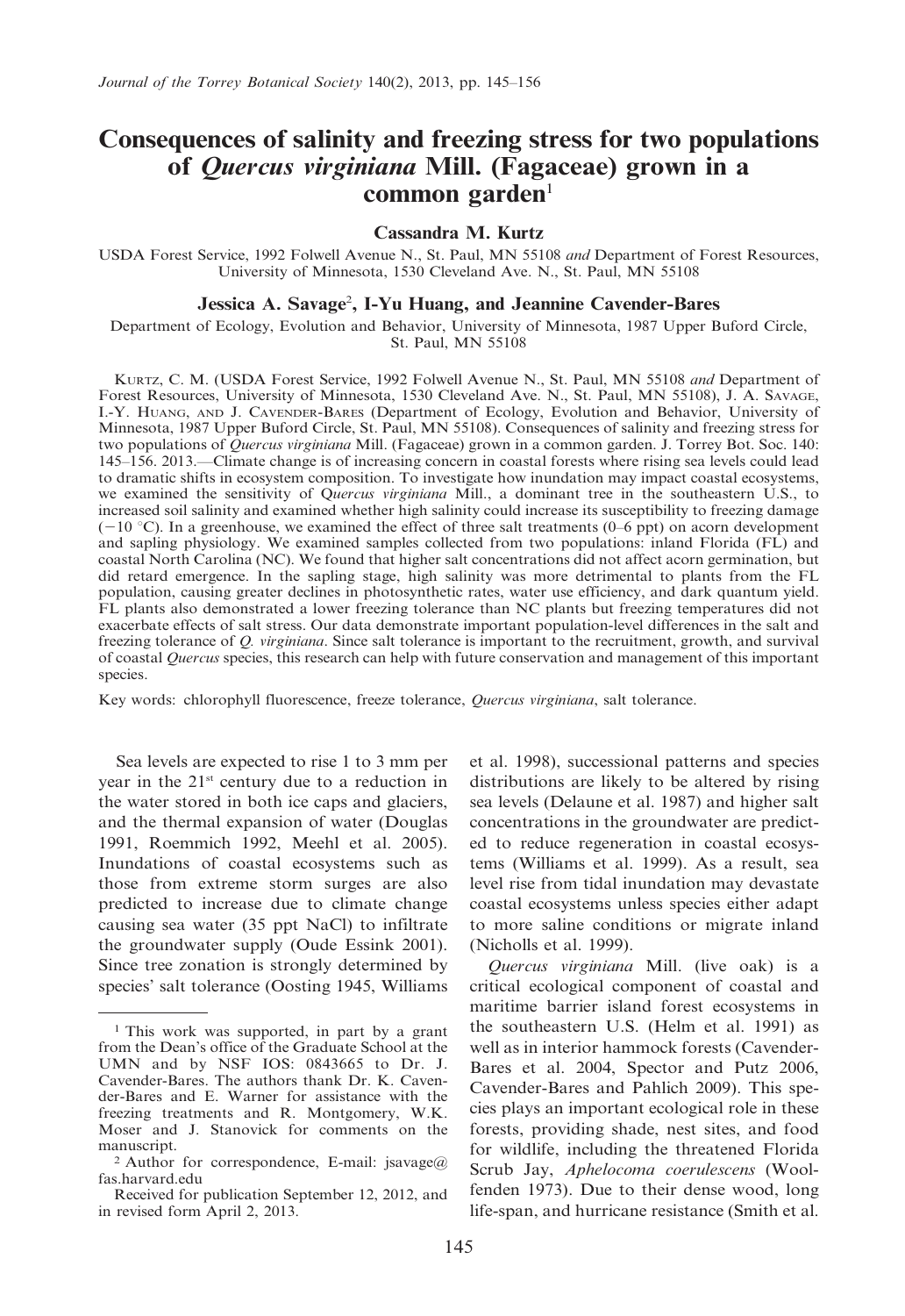1997), live oaks are also thought to be important in preventing coastal erosion (Spector and Putz 2006). Although the dominance of Q. virginiana in coastal areas suggests it has high resistance to salt spray and soil salinity, the ability of this species to tolerate salt water inundation is currently unknown.

When plants are exposed to saline conditions, they undergo a series of physiological responses that result from both osmotic stress from lowered soil water potential and salt toxicity from accumulation of salt in their tissue (Hasegawa and Bressan 2000, Munns 2002, Zhu 2002). These responses include a reduction in leaf chlorophyll and carotenoid concentration, an increase in turgor pressure (Parida and Das 2005), and decline in leaf function (Alaoui-Sosse et al. 1998, Naidoo et al. 2002, Gebauer et al. 2004, Lopez-Climent et al. 2008), as well as a decrease in growth and an increase in mortality (Conner et al. 1998). High salinity can also threaten plants through decreased seed viability (Allen et al. 1998) and increased seedling mortality (Williams et al. 1999). Evidence suggests that Quercus species are especially susceptible to salt water inundation and multiple species (*Q. michauxii* Nutt. [swamp chestnut oak], Q. nigra L. [water oak], and Q. nuttallii Palmer [Nuttall oak]) show decreased photosynthetic activity and stomatal conductance under saline conditions (McLeod et al. 1999).

These effects are further complicated by the potential interaction between salt stress and short-term freezing events, which occur at higher frequencies in the northern part of the range of *Q. virginiana* (Cavender-Bares et al. 2011). There is evidence that freezing tolerance is important in determining species' northern range limits (Sakai and Weiser 1973, Larcher and Bauer 1981, Savage and Cavender-Bares in press) and that high xylem tension increases the extent of vascular failure after freeze-thaw events (Ball et al. 2006, Willson and Jackson 2006). As a result, the combined effect of high salinity levels and freezing temperatures could prevent species from occupying more northern habitats and limit the northern distribution of many coastal species. To date, few studies have investigated the combined effects of salt and freezing on coastal plant species (Stuart et al. 2007).

To investigate the interaction of salt and freezing tolerance in *Q. virginiana*, we compared two populations, one from inland FL and one from coastal NC. These populations have habitats differing in both minimum winter temperature and salt exposure. Previous research indicates that maternal lines from these same regions have genetically-based differences in freezing tolerance that correspond to latitude (Cavender-Bares 2007, Cavender-Bares et al. 2011), a trend which has also been observed in other Quercus species (Aranda et al. 2005). In Q. virginiana and other evergreen or semi-evergreen Quercus species, including  $Q$ . ilex and  $Q$ . suber, chilling and freezing stress cause reduced quantum yield of photosynthesis (Cavender-Bares et al. 1999, Cavender-Bares et al. 2005) and reduced stomatal conductance, as well as enhanced non-photochemical quenching (Corcuera et al. 2005). Cold acclimation through seasonal exposure to cold temperatures increases frost resistance in these species, as well as in Q. virginiana (Cavender-Bares 2005, 2007) with individuals grown at cold winter sites showing greater frost resistance than those grown at warmer winter sites (Molla et al. 2006).

Our overall objectives were to test the sensitivity of Q. virginiana to short-term salt exposure at early life stages, determine whether there is genetically-based variation between populations in salt tolerance, and examine the combined effects of salt and freezing for different populations. We tested the following hypotheses: (1) that germination is not inhibited by salt exposure at concentrations similar to those found in coastal environments but is inhibited by higher salt concentrations, (2) that increased salt concentrations should cause a decline in physiological function over time in salt-exposed saplings, (3) that there should be an interaction between salt and freezing stress, such that individuals exposed to both stress factors would show the greatest loss of photosynthetic function, (4) that saplings from coastal NC populations should have higher salt tolerance than saplings from inland FL populations when grown under common conditions, and (5) that the more northern population (NC) should have a higher freezing tolerance than the southern population (FL).

Materials and Methods. GERMINATION EX-PERIMENT. The species was identified based on Nixon et al. (1997). Acorns collected from Florida and North Carolina (Table 1) were stored in a refrigerator  $(6 \degree C)$  for approximately 18 months, cleaned with tap water, and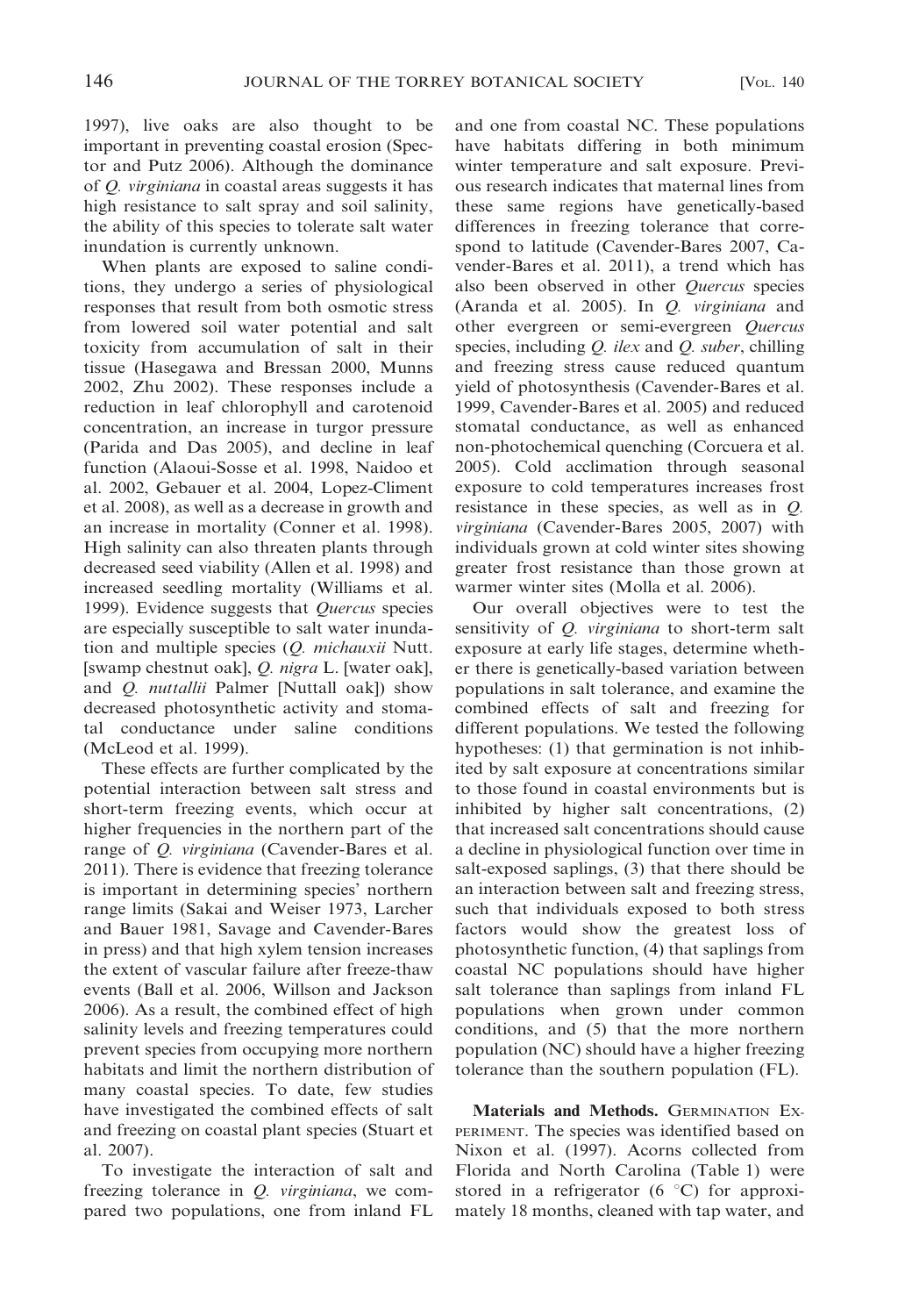| Location                                   | Latitude $({}^{\circ}N)$ | Longitude $(^{\circ}W)$ |
|--------------------------------------------|--------------------------|-------------------------|
| 1 - Carolina Beach, NC                     | 34.5523                  | $-77.39727$             |
| 2 - San Felasco Hammock State Preserve, FL | 29.74800                 | $-82.45534$             |
| 3 - University of Florida, Gainesville, FL | 28.37610                 | $-82.19961$             |
| 4 - Hugh Taylor Birch State Park, FL       | 26.13009                 | $-81.48314$             |
| 5 - Big Shoals State Park, FL              | 30.23543                 | $-82.56802$             |

Table 1. Quercus virginiana acorn collection locations (latitude and longitude) for the germination experiment.

submerged for several hours. The viable acorns (those that sank) were used for the germination experiment. Of the 132 viable acorns, 117 were from FL and 15 were from NC. The germination study was conducted at the species level (the data were not partitioned by location of origin) because of inconsistent viability.

Acorns were planted in a greenhouse (26 $\degree$ C, 30% relative humidity) in early spring. Four to five acorns were planted at a depth approximately two times their length in square pots  $(8.26 \text{ cm} \times 8.26 \text{ cm} \times 12.7 \text{ cm})$  containing BM2 Professional germinating mix (Berger Horticulture, Saint-Modeste (Quebec Canada)). Each pot was watered daily with 60 mL of water containing 0, 2, or 6 ppt salt (Instant Ocean sea salt, nitrate and phosphate free). The acorns were checked weekly for germination (when the radicle emerged from the seed coat) and then subsequently for emergence (when the shoot first became visible above the soil). After three weeks, germinated acorns (a total of 31) were planted individually in 25.4 cm deep containers that contained the same soil mix used in the germination trials.

The 2 ppt treatment was chosen to reflect the tolerance of other species in coastal soils and the 6 ppt salinity treatment was chosen to examine the impact of a salinity level above the tolerance threshold for many woody species, including four coastal Quercus species (McLeod et al. 1999). Six ppt is lower than the average salinity of sea water and may be lower than salinity levels experienced during inundation.

SAPLING EXPERIMENT. Two-year old saplings from six maternal lines (three from FL and three from NC) were grown from acorns collected from inland forests of FL in Gainesville  $(28.3760994 \text{ N}, -82.1996075 \text{ W})$  and from coastal NC, collected at Cedar Point  $(34.6891976 \text{°N}, -77.09354 \text{°W})$  and south Wilmington (34.2363754 °N,  $-77.965565$  °W). The Gainesville population is located 46.8 km inland, while the Cedar Point and Wilmington populations are 3.1 km and 5.2 km inland, respectively. Saplings were grown in a greenhouse where in the summer minimum temperatures were between 22 and 26  $\degree$ C and the minimum winter temperature was  $4^{\circ}$ C (Koehler et al. 2012). These conditions are similar to those experienced in North Carolina (Hutchins 1947). Saplings were kept in 6.25 L tree pots containing a 50:50 (sand: top soil) mixture, fertilized with one tablespoon of slow release fertilizer (Osmocote). There were 29 saplings from the FL population and 30 from the coastal NC population, with ten saplings assigned at random to each salinity treatment (0, 2, or 6 ppt), except the 0 ppt FL population (nine saplings). The saplings were watered with 60 mL of 0, 2, or 6 ppt salt water daily, beginning in March 2007. After three weeks, water was increased to 120 mL of salt water daily because the first pre-dawn measurement (see below) showed low water potential even for the 0 ppt treatment.

To compare the response of saplings to different salt concentrations, photosynthetic rate  $(A)$ , stomatal conductance  $(g_s)$ , pre-dawn water potential  $(\Psi_{\rm PD})$ , chlorophyll fluorescence (maximum quantum yield,  $F_v/F_m$ ), and relative chlorophyll content were measured after two, four, and seven weeks of salt treatments, on April 6, 18, and May 11. These traits were measured on a subset of six saplings per treatment combination (salt and population treatments) with the exception of chlorophyll fluorescence and relative chlorophyll content, which were measured on the full sampling set. Measurements were taken on fully expanded leaves near the top of the plant unless otherwise mentioned. A and  $g_s$  were measured with a LI-COR 6400 (LI-COR Portable Photosynthesis System, Lincoln, Nebraska, USA) under a photosynthetic photon flux density of 1200 µmol photon  $m^{-2}$  s<sup>-1</sup> on a fully expanded leaf near the top of each plant between 08:00 and 11:30 with the leaf temper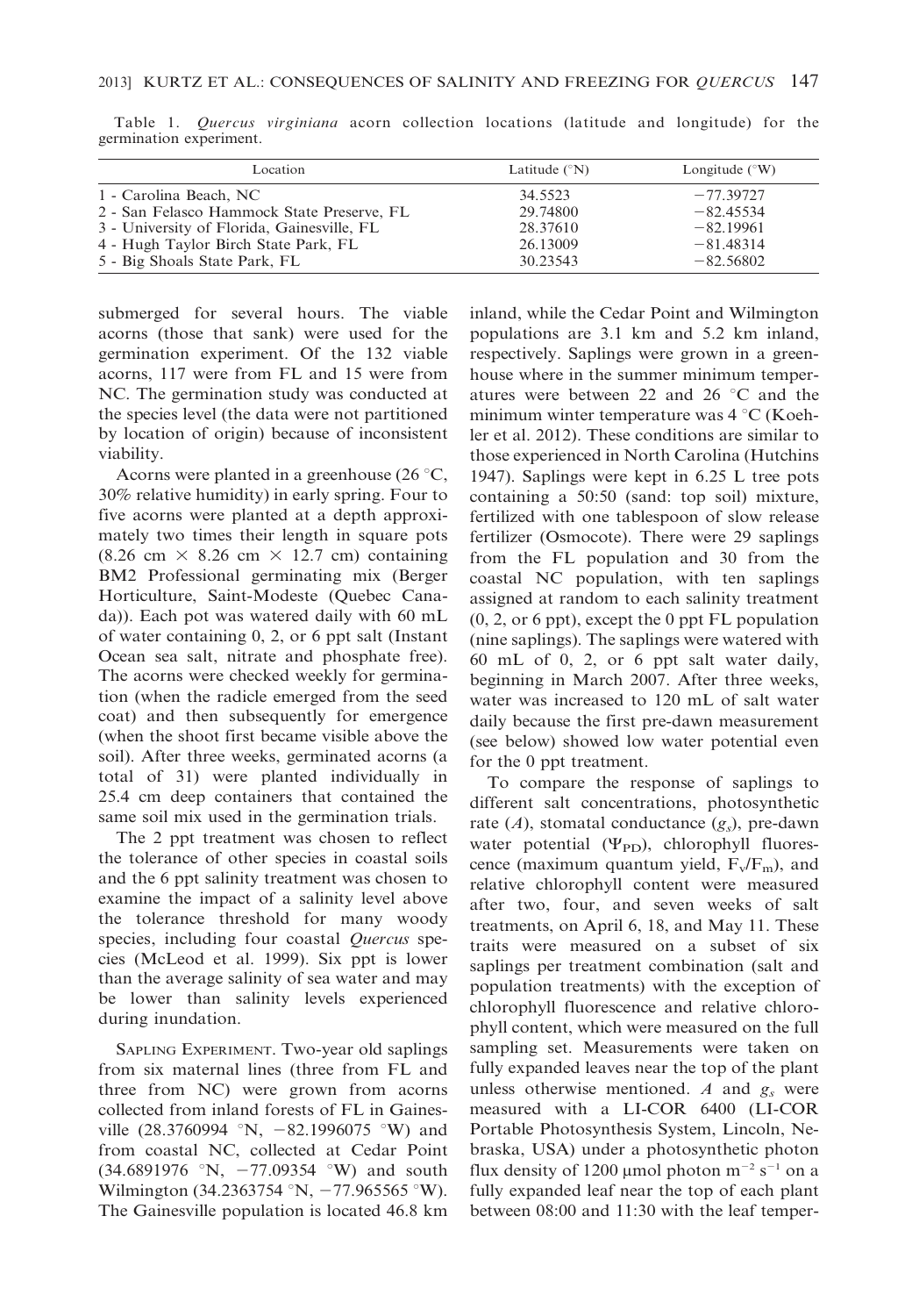ature set at  $30^{\circ}$ C. Instantaneous water use efficiency (WUE) was inferred from  $A/g<sub>s</sub>$  and also by calculating the slope of the relationship between  $A$  and  $g_s$  each week of measurement.  $\Psi_{\rm PD}$  was measured with a Scholander pressure chamber (Soil Moisture Equipment Corporation, Santa Barbara, California, USA) before dawn on a leaf near the bottom of each plant. Chlorophyll fluorescence was measured with a Mini-PAM (WALZ, Effeltrich, Germany) once before dawn and once between 8:30 and 11:00 AM, on a fully expanded leaf near the top of each sapling. Maximum quantum yield,  $F_v/F_m$  was calculated as  $(F_m-F_o)/F_m$ . Nonphotochemical quenching (NPQ) was calculated as  $(F_m-F_m')/F_m'$  (Stern-Volmer relationship).

Relative chlorophyll content was measured weekly with a Minolta SPAD-502 meter (Spectrum Technologies Inc., Plainfield, Illinois, USA). Measurements were taken on two leaves on each plant, one fully expanded leaf near the top (young leaf) and one near the bottom (older leaf). The Minolta SPAD values were converted to chlorophyll concentration using the following equation:  $y = 5.53 x -$ 62.9, where  $y =$  chlorophyll content (mg m<sup>-2</sup>) and  $x =$  SPAD value (Cavender-Bares et al. 2004). Measurements of  $A$ ,  $g_s$ , chlorophyll fluorescence, and chlorophyll content were consistently measured on the same leaves throughout the experiment.

COMBINED SALT AND FREEZING EXPERIMENT. After ten weeks of salt treatment, 30 NC and 29 FL saplings from each salt treatment were sampled for a set of freezing tests. On each plant, stem segments containing at least five leaves were cut and their bases were inserted into rose tubes containing water with the same salinity as the watering treatment. The plants were then put in the freezer with the tubes in a large water reservoir to ensure that the leaves would freeze but not the tubes. To regulate the temperature, a programmable Polystat temperature controller (Cole-Palmer, Sydney, Australia) was used. The samples were cooled gradually over 1.75 hours to a temperature of  $-10$  °C. They were kept at this temperature for four hours and then warmed to room temperature over 50 min. This temperature was selected because it was effective at differentiating population-level differences in freezing tolerance (Cavender-Bares 2007) and was within the range of expected minimum temperatures at the southern edge of the species range (Cavender-Bares and Holbrook 2001).  $F_v/F_m$  was measured before freezing and 30 minutes, 2 hr, 14 hr, and 24 hr after freezing. For the non-freezing control, two randomly chosen saplings from each salt treatment of each population were cut, kept in rose tubes of the same salinity water as the previous treatment, and kept at room temperature. All samples were kept dark in a cardboard box and  $F_v/F_m$  was measured in the dark, consistently using the same leaves and the same location on each leaf.

STATISTICAL ANALYSES. We examined the main fixed effects of salinity, time, and their two-way interactions on seedling germination rates using repeated measures MANOVA. Gas exchange, chlorophyll fluorescence, and predawn water potential data for each week were analyzed using a least squares regression model considering the fixed factors of salinity and population and their interactions. Significant differences between individual treatment combinations were determined using Tukey's HSD ( $\alpha = 0.05$ ). We completed a least squares regression analysis of  $A$  on  $g_s$  because the slope of this line gives an integrated measurement of WUE over time (Savage and Cavender-Bares 2011). We used repeated measures MANOVA to examine changes in leaf chlorophyll concentration over time. For the freezing experiment, dark quantum yield  $(F_v /$  $F_m$ ) was compared before and after the treatment with a least squares regression model considering salt, population, freezing effects, and their interactions. We examined whether there was any change in post-freezing values over a 24 hr period using a repeated measures MANOVA (considering salt, population, and salt by population effects). Gas exchange and predawn water potential data were log transformed, and chlorophyll fluorescence data were either Johnson Su or Johnson Si transformed to meet assumptions of normality and equal variance. All statistical analyses were completed in JMP, Version 9 (SAS Institute Inc., Cary, North Carolina, USA, 2010).

Results. GERMINATION EXPERIMENT. All acorns with the same salt treatment were pooled together irrespective of source location, as discussed previously, and the effects of different salt concentrations were compared at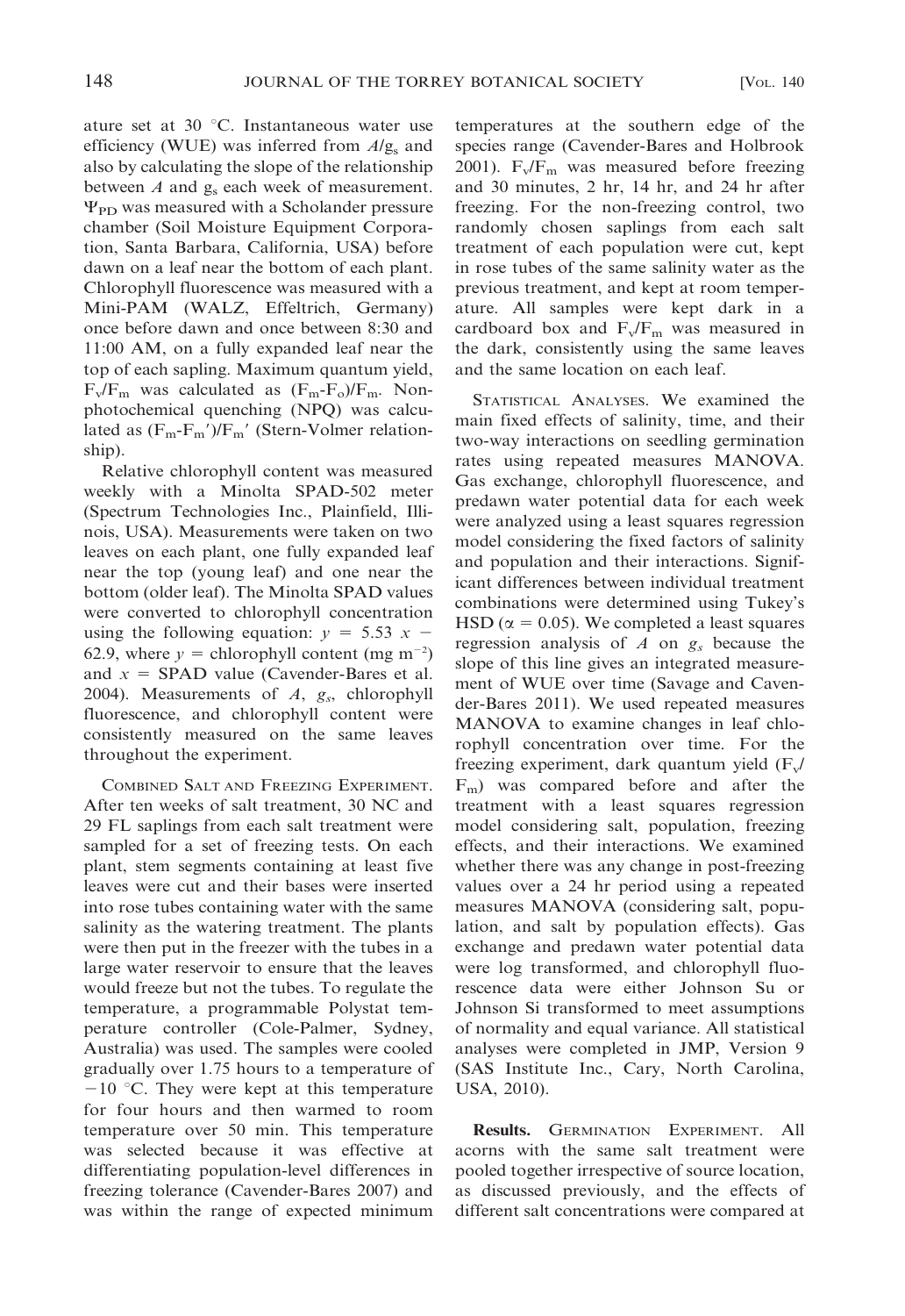

FIG. 1. Impact of three salinity treatments (0, 2, and 6 ppt NaCl) on acorns and seedlings of Q. virginiana grown in a greenhouse. (A) Germination percentage for each week of treatment. Error bars are  $\pm$ one standard error. (B) Cumulative emergence in weeks six and nine of the salt treatment.

the species level. Germination rates across salt treatments increased over time (MANOVA, F  $= 3.58$ , d.f.  $= 4$ , 20,  $P = 0.02$ ) but did not differ among salt treatments ( $F = 0.02$ , d.f. = 2, 23,  $P = 0.98$ , Fig. 1A). In contrast, seedling emergence was inhibited by salt exposure (Fig. 1B). After 11 weeks, the acorns in the 6 ppt salt treatment had the lowest emergence (2.3%) followed by the 2 ppt treatment (4.5%). The 0 ppt salt treatment had the greatest emergence (20.5%). We also compared germination of three replicate pots of five acorns collected at locations 2 and 5 (Table 1). In the sixth week, the percent germination from location 2 (0 ppt =  $80\%$ , 2 ppt = 73% and 6 ppt =  $93\%$ ) was nearly two times that of location 5 (0 ppt =  $33\%$ , 2 ppt =  $47\%$  and 6 ppt =  $47\%$ ) and the difference between these two locations was statistically significant (ANOVA,  $F = 33.9$ , d.f. = 17,  $P < 0.0001$ ). This is consistent with the larger average size of acorns collected at location 2 (data not shown).

SAPLING PHOTOSYNTHESIS. After two weeks of salt treatment, the average photosynthetic capacity  $(A)$  of the salt treated plants (both in 2 ppt and 6 ppt) was lower than in the nontreated plants (Fig. 2A). There was a significant salt effect on A during this week ( $P =$ 0.01 and during week seven  $(P = 0.008,$ Table 2). Throughout the experiment, the FL population had lower average A in the high salt treatment (6 ppt) than the NC population but this difference was not statistically significant. Stomatal conductance  $(g_s)$  responded more slowly to the salt treatments than A and

did not demonstrate a significant salt effect until week seven ( $P = 0.05$ , Table 2 and 3). At this point, the average  $g_s$  (mol H<sub>2</sub>O \* m<sup>-2</sup> \*  $(s^{-1})$  in the 0 ppt treatment was  $0.054 \pm 0.007$ (SE), while the average  $g_s$  in the 2 and 6 ppt treatments were  $0.045 \pm 0.009$  (SE) and 0.028  $\pm$  0.004 (SE), respectively. Meanwhile, WUE demonstrated a significant population ( $P =$ 0.007) and salt effect ( $P = 0.03$ ) in week four but these effects were not sustained in week 7 (Table 2 and Fig. 2). We also examined a more integrated measure of WUE, the slope of the relationship between  $A$  and  $g_s$ . This relationship was significant for both the FL and NC populations after two and seven weeks (Table 3). On average, NC plants had a greater integrated WUE than FL plants although this difference was only marginally significant (paired *t*-test,  $t = -2.42$ ,  $P = 0.07$ ).

SAPLING PRE-DAWN WATER POTENTIAL. There was no significant difference in the pre-dawn water potential  $(\Psi_{\text{PD}})$  of the plants grown under different salinity treatments after two weeks of salt treatment (Table 2 and Fig. 2). However, in week four and seven,  $\Psi_{\text{PD}}$ varied significantly with salt concentration (P  $= 0.0005$  and  $P < 0.0001$ , respectively, Table 2) leading to significantly lower water potential in the 6 ppt than the 0 ppt for each population.

SAPLING CHLOROPHYLL CONTENT. On average, NC plants had higher chlorophyll content in their leaves than FL plants ( $P < 0.0001$ , Table 4 and Fig. 3). There was no significant effect of salt on chlorophyll content but there was an interaction between leaf location (top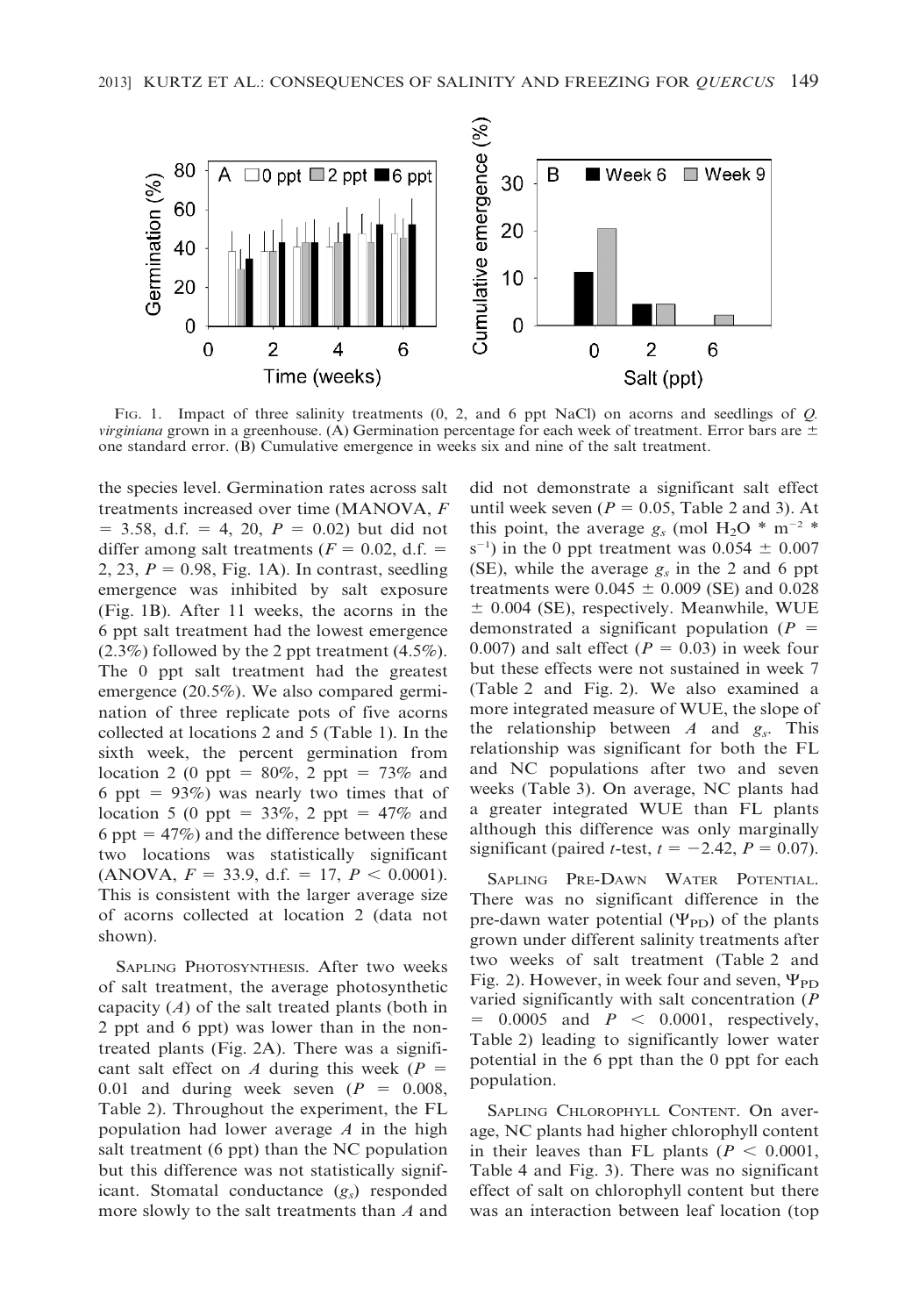

FIG. 2. The effect of three salt treatments  $(0, 2,$  and 6 ppt NaCl) on  $Q$ . *virginiana* saplings from two different populations (Florida, FL, and North Carolina, NC) after 2, 4, and 7 weeks of treatment. (A) Leaf photosynthetic capacity  $(A)$  on a leaf area basis. (B) Instantaneous water use efficiency (WUE) estimated as A divided by stomatal conductance. (C) Predawn water potential ( $\Psi_{\text{PD}}$ ). Error bars are  $\pm$  one standard error. Significantly different values are noted with letters (Tukey HSD,  $\alpha = 0.05$ ).

| Table 2. The effect of salt treatment and population (Pop) on photosynthetic activity $(A)$ , stomatal             |  |
|--------------------------------------------------------------------------------------------------------------------|--|
| conductance $(g_0)$ , water-use efficiency (WUE), predawn water potential ( $\Psi_{\rm PD}$ ) and nonphotochemical |  |
| quenching (NPO) based on a LSR model. Significant values are bold and marginally significant values                |  |
| are italicized.                                                                                                    |  |

|                    |            |      | Week 2 |                  |                  | Week 4           | Week 7         |                  |
|--------------------|------------|------|--------|------------------|------------------|------------------|----------------|------------------|
| Response           | Effect     | DF   | F      | $\boldsymbol{P}$ | $\boldsymbol{F}$ | $\boldsymbol{P}$ | $\overline{F}$ | $\boldsymbol{P}$ |
| $\boldsymbol{A}$   | Pop        | 1/30 | 0.10   | 0.75             | 3.00             | 0.09             | 0.56           | 0.46             |
|                    | Salt       | 2/30 | 5.28   | 0.01             | 2.24             | 0.12             | 5.63           | 0.008            |
|                    | Pop * Salt | 2/30 | 0.94   | 0.40             | 2.12             | 0.14             | 0.69           | 0.51             |
| $g_s$              | Pop        | 1/30 | 0.09   | 0.77             | 1.21             | 0.28             | 0.35           | 0.56             |
|                    | Salt       | 2/30 | 2.23   | 0.12             | 2.78             | 0.08             | 3.30           | 0.05             |
|                    | Pop * Salt | 2/30 | 1.22   | 0.31             | 0.95             | 0.40             | 0.26           | 0.77             |
| <b>WUE</b>         | Pop        | 1/30 | 0.06   | 0.94             | 8.67             | 0.007            | 1.63           | 0.21             |
|                    | Salt       | 2/30 | 1.34   | 0.26             | 4.12             | 0.03             | 1.26           | 0.30             |
|                    | Pop * Salt | 2/30 | 1.06   | 0.36             | 1.61             | 0.22             | 1.48           | 0.24             |
| $\Psi_{\text{PD}}$ | Pop        | 1/30 | 0.95   | 0.40             | 2.08             | 0.19             | 0.28           | 0.60             |
|                    | Salt       | 2/30 | 0.02   | 0.89             | 22.58            | 0.0005           | 17.04          | < 0.0001         |
|                    | Pop * Salt | 2/30 | 0.91   | 0.42             | 0.57             | 0.58             | 9.76           | 0.48             |
| <b>NPQ</b>         | Pop        | 1/43 | 0.09   | 0.76             | 1.01             | 0.32             | 2.13           | 0.15             |
|                    | Salt       | 2/43 | 1.07   | 0.35             | 2.33             | 0.11             | 1.01           | 0.37             |
|                    | Pop * Salt | 2/43 | 1.49   | 0.24             | 1.56             | 0.22             | 0.85           | 0.43             |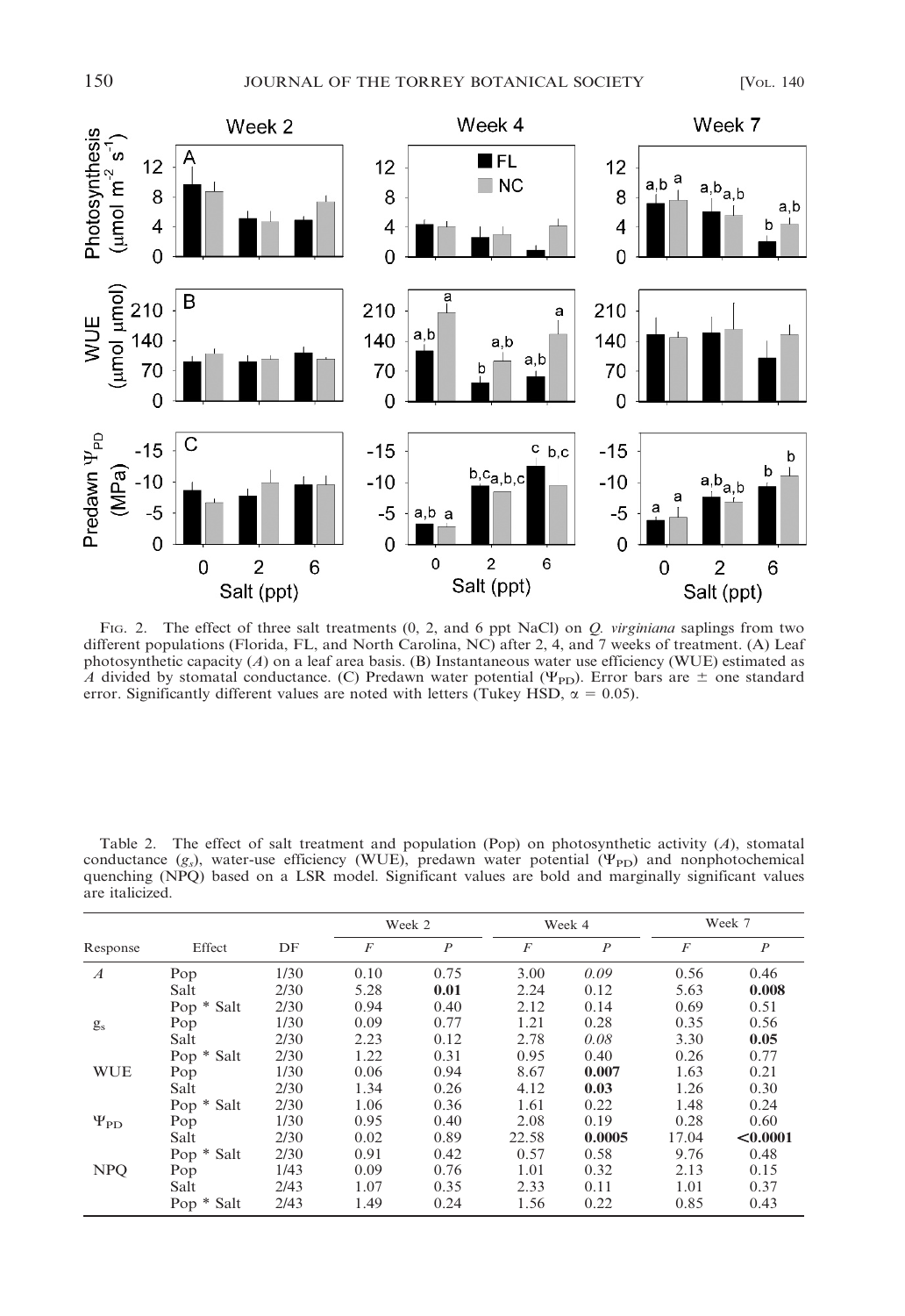|                  | Week 2  |         |       | Week 4 | Week 7  |         |  |
|------------------|---------|---------|-------|--------|---------|---------|--|
|                  | FL      | NC.     | FL    | NC     | FL      | NC.     |  |
| Average $g_s$    | 0.086   | 0.073   | 0.045 | 0.033  | 0.042   | 0.039   |  |
| Intercept        | 2.6     | 0.9     | 2.3   | 3.0    | 0.8     | 1.1     |  |
| Slope            | 46.3    | 86.0    | 11.1  | 28.5   | 103.1   | 112.2   |  |
| $\boldsymbol{P}$ | < 0.001 | < 0.001 | 0.577 | 0.376  | < 0.001 | < 0.001 |  |
| $r^2$            | 0.91    | 0.85    | 0.02  | 0.05   | 0.72    | 0.70    |  |

Table 3. Regression analysis of the relationship between photosynthesis and stomatal conductance  $(g<sub>s</sub>)$ after two, four, and seven weeks of salt treatment  $(0, 2,$  and 6 ppt NaCl,  $N = 36$  for each treatment). Average  $g_s$  is reported as mol H<sub>2</sub>O m<sup>-2</sup> s<sup>-2</sup>. Significant values are bold.

versus bottom leaves) and time ( $P < 0.0001$ , Table 4). This interaction was driven by the more rapid decline of the chlorophyll content in the bottom (older) leaves.

SAPLING CHLOROPHYLL FLUORESCENCE. After ten weeks, dark quantum yield  $(F_v/F_m)$  of the FL population was lower than the NC population in the high salt treatment (Fig. 4A) because of a marginally significant salt by population effect ( $P = 0.08$ , Table 5). There was no significant population, salt, or population by salt effects on  $F_v/F_m$  in any other week. In week seven, the NC population had a 62.9% lower NPQ than the FL population in the 6 ppt treatment, but this difference was not significant (Fig. 4B).

SAPLING FREEZING EXPERIMENT. In the absence of salt and prior to freezing, both FL and NC populations had an average dark quantum yield  $(F_v/F_m)$  greater than 0.8, which is indicative of healthy plants. Immediately following freezing at  $-10$  °C, F<sub>v</sub>/F<sub>m</sub> of the FL population declined to just above 0.6, and the NC population maintained values very close to 0.8 (Fig. 5). The greater decline in  $F_v/F_m$  in FL plants resulted in a significant population by salt effect ( $P =$ 0.02) and marginally significant population effect ( $P = 0.098$ , Table 6) on  $F_v/F_m$ . In the presence of high salt (6 ppt), leaves of the FL plants had low  $F_v/F_m$  (just over 0.6) prior to

freezing, which was retained immediately after freezing. There was no significant change ( $\alpha =$ 0.05) in the  $F_v/F_m$  values in the 24 hours following the freezing treatment in either population. We verified that the observed decrease in  $F_v/F_m$  after freezing was due to freezing stress rather than cutting stress by measuring  $F_v/F_m$  on a set of cut but unfrozen samples. These samples demonstrated no change in  $F_v/F_m$  over the time span of the experiment (data not shown).

Discussion. This study examines intraspecific variation in the salt and freezing tolerance of an ecologically important species in U.S. coastal habitats and considers how population-level variation in these traits may play a role in the survival of this species under future climatic predictions. Overall, our study suggests that *Quercus virginiana* is sensitive to short-term salt exposure, and under high salt conditions the NC population maintains a greater photosynthetic capacity  $(A)$  and a higher water-use efficiency (WUE) than FL populations, although these differences are not always significant (Fig. 2 and Table 2). We also found that the NC population exhibits a greater freezing tolerance than the FL population under the control conditions (Fig. 5). Taken together, these results suggest that there are genetically-based differences that are consistent with local adaptation of these

Table 4. The effect of salt treatment, population (Pop), time (t) and leaf location on relative leaf chlorophyll content based on a repeated measures MANOVA. Significant values are bold.

| Effect            | DF    | F    | P        | Effect                  | DF    | F    | P        |
|-------------------|-------|------|----------|-------------------------|-------|------|----------|
| Pop               | 1/106 | 29.0 | < 0.0001 | $-t$                    | 4/103 | 7.0  | < 0.0001 |
| Salt              | 2/106 | 0.17 | 0.85     | $t * Pop$               | 4/103 | 0.32 | 0.86     |
| Leaf              | 1/106 | 8.06 | 0.005    | t * Salt                | 8/206 | 0.58 | 0.79     |
| Pop * Salt        | 2/106 | 0.11 | 0.90     | t * Leaf                | 4/103 | 12.0 | < 0.0001 |
| Pop * Leaf        | 1/106 | 0.06 | 0.80     | $t * Pop * Salt$        | 8/206 | 1.14 | 0.34     |
| Salt * Leaf       | 2/106 | 0.29 | 0.75     | $t * Pop * Leaf$        | 4/103 | 0.48 | 0.75     |
| Pop * Leaf * Salt | 2/106 | 0.05 | 0.95     | $t * Salt * Leaf$       | 8/206 | 0.27 | 0.97     |
|                   |       |      |          | $t * Pop * Leaf * Salt$ | 8/206 | 0.99 | 0.45     |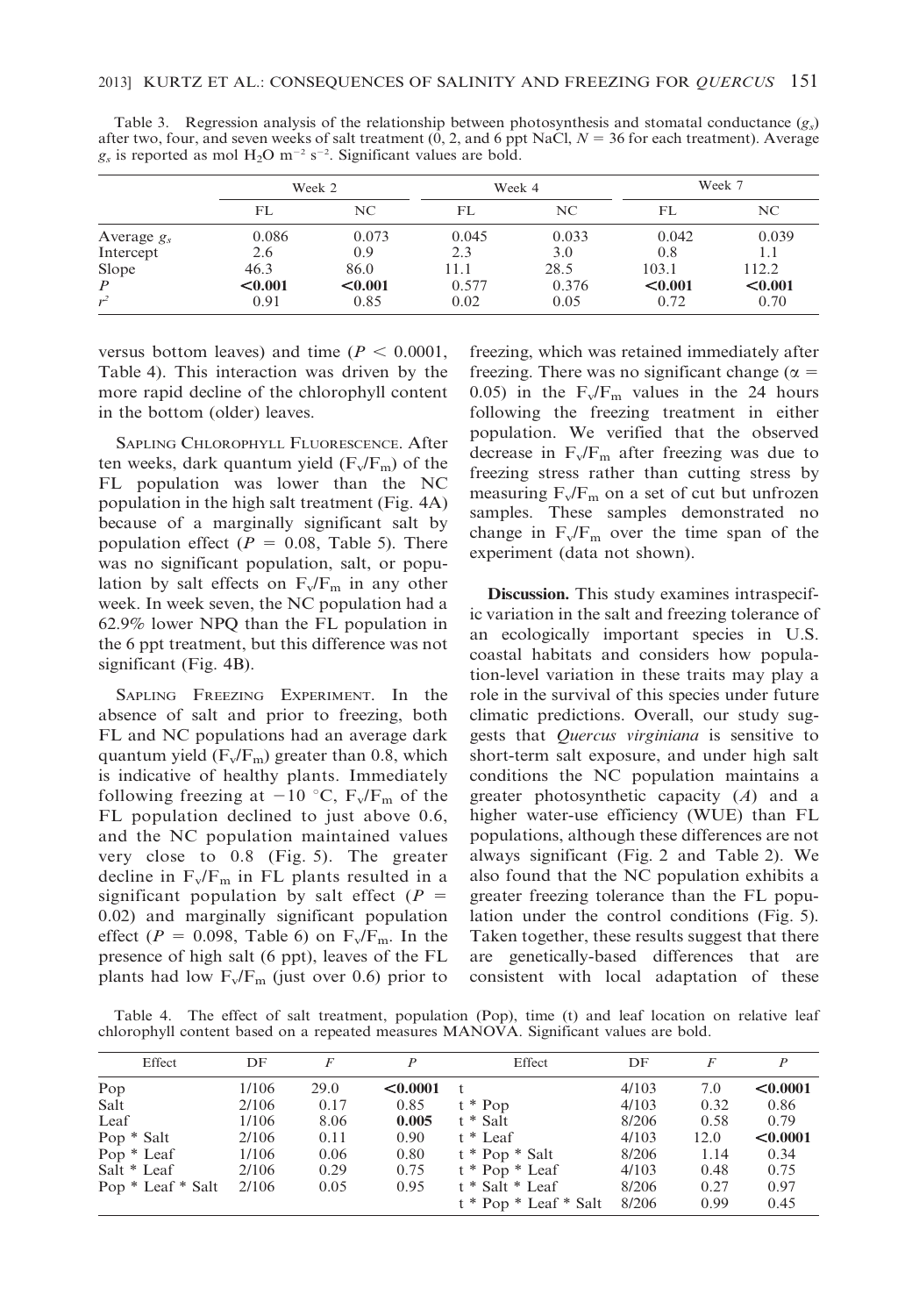

FIG. 3. Differences in leaf chlorophyll content in Q. virginiana saplings after one and seven weeks of salt treatment. Salt treatments are not separated because there was no effect of salt treatment on leaf chlorophyll content. One leaf was sampled from the top and one from the bottom of the plant during each sampling time. For top and bottom leaves, significantly different values are indicated with either lower case and capital letters, respectively (Tukey HSD,  $\alpha = 0.05$ ).

populations to the salinity and climatic conditions of their home environment.

ACORN RESPONSE TO SALINITY. In general, salinity causes embryo toxicity and reduces soil osmotic potential which in turn affects water absorption (Kozlowski 1997), although studies have shown that other species demonstrate reduced germination with increasing salinity including Atriplex triangularis Wild. (Khan and Ungar 1984), eight families of Taxodiaceae (Allen et al. 1998), Salvadora persica L. (Ramoliya et al. 2004), and Avena nuda L. (Zhao et al. 2007). We found that elevated salinity (up to 6 ppt) did not reduce germination in Q. virginiana (Fig. 1). This was consistent with our prediction that germination is not inhibited by exposure to salt concentrations similar to those found in Q. virginiana's native coastal environment. However, seedling emergence was retarded by increasing salinity (Fig. 1), suggesting that  $Q$ . virginiana may exhibit salt tolerance during germination, but not during shoot elongation. A higher susceptibility of seedlings to salt stress has been observed in other woody plant species (Kozlowski 1997) and indicates that early seedling survival is critical to establishment under saline conditions. However, the majority of acorns sampled were from FL populations and if there are population level differences, these data may not be indicative of the species in general. Therefore more research is needed to determine if there are population



FIG. 4. The effect of three salt treatments  $(0, 2, 1)$ and 6 ppt NaCl) on (A) maximum quantum yield  $(F_v/F_m)$  and (B) non-photochemical quenching (NPQ) in Q. virginiana saplings from inland FL and coastal NC populations. Measurements are after ten and seven weeks of treatment, respectively. Error bars are  $\pm$  one standard error.

level differences in the susceptibility of Q. virginiana seedlings to salt stress and/or whether the impact of salt on seedlings limits the timing of their establishment.

Acorn size is a critical part of seedling establishment because it is primarily determined by the size of starch reserves in the seed. Seedlings from larger acorns often exhibit higher growth rates and a greater ability to overcome unfavorable environmental conditions than seedlings from smaller acorns (Aizen and Patterson 1990, Aizen and Woodcock 1996). When we compared Florida locations (2 and 5 in Table 1), we found that the location with larger acorns had a higher germination rate across salt treatments. However, further research is needed to determine if this pattern is consistent across multiple populations and whether different sizes and sources of acorns have different germination rates and salt tolerances.

SAPLING RESPONSE TO SALINITY. Both FL and NC populations were impacted by high salt concentrations and demonstrated lower A,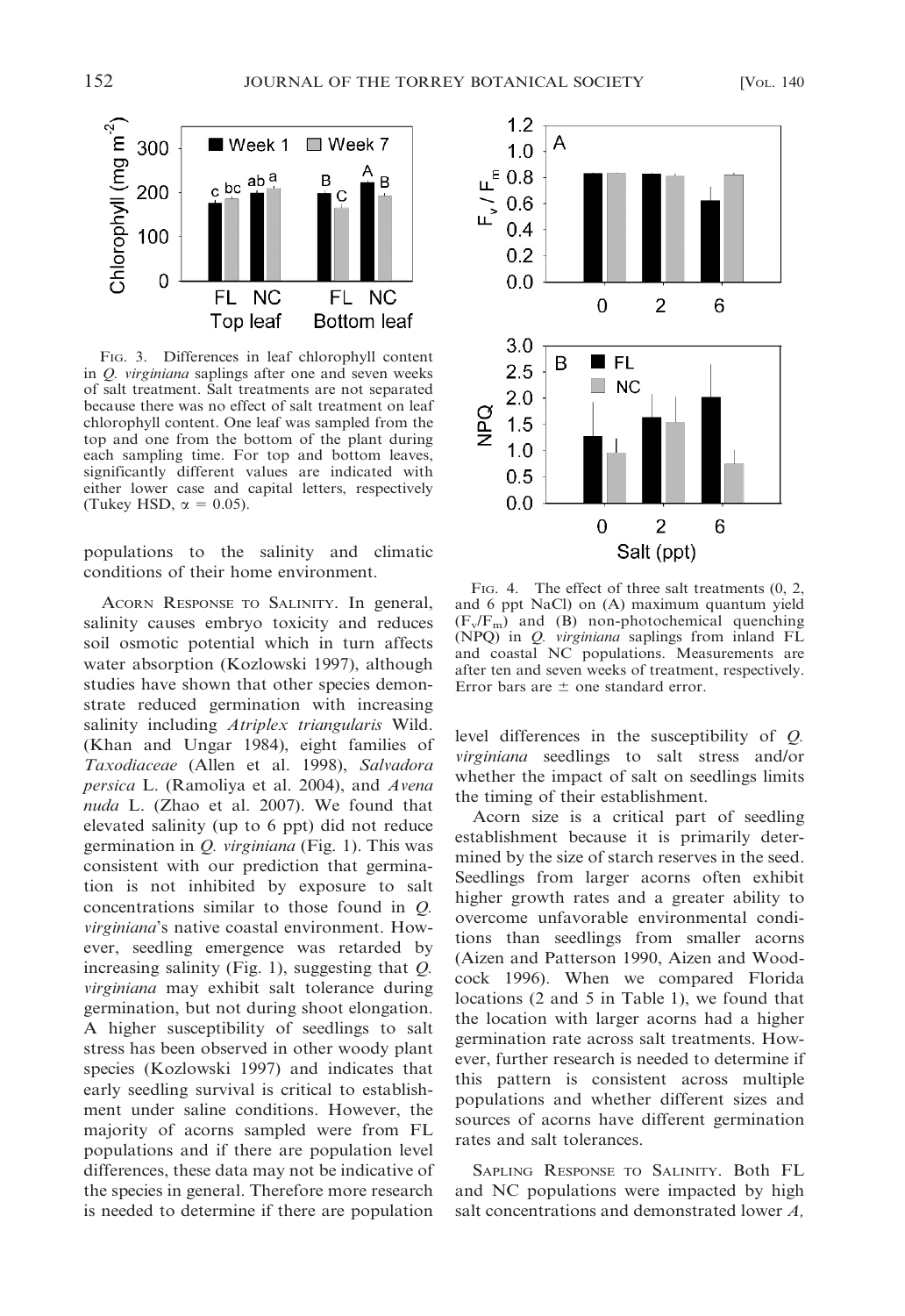|            |      |      | Week 2 | Week 4 |      | Week 7 |      | Week 10 |      |
|------------|------|------|--------|--------|------|--------|------|---------|------|
| Effect     | DF   |      |        |        |      |        |      |         |      |
| Pop        | 1/53 | 0.04 | 0.84   | 0.09   | 0.76 | 1.11   | 0.30 | 0.72    | 0.40 |
| Salt       | 2/53 | 0.24 | 0.79   | 0.35   | 0.71 | 1.29   | 0.28 | 1.61    | 0.21 |
| Pop * Salt | 2/53 | 0.40 | 0.67   | 0.14   | 0.86 | 0.42   | 0.82 | 2.65    | 0.08 |

Table 5. The effect of salt treatment and population (Pop) on dark adapted quantum yield  $(F_v/F_m)$  based on a LSR model. Marginally significant values are italicized.

WUE, and  $\Psi_{\text{PD}}$  in some of the high salt treatments (Fig. 2, Table 2, and Table 3). This is similar to the response observed in other shrubs (Tezara et al. 2003) and trees (Gebauer et al. 2004, Lopez-Hoffman et al. 2007) along with other Quercus species (McLeod et al. 1999). Our plants also exhibited yellow leaf tips, leaf mottling, marginal chlorosis and a decline in leaf chlorophyll content after prolonged exposure to salt treatments (Fig. 3), which are responses consistent with salt toxicity (Munns 2002).

Although both populations exhibited similarity in their response to the salt treatments, they appeared to differ in the severity of their response (Fig. 2). First, NC plants consistently demonstrated a higher A than FL plants under high salt conditions (6 ppt) although these differences were not statistically significant. Second, the 6 ppt treatment caused the FL population to demonstrate a decrease in  $F_v/F_m$ (Fig. 4). This response suggests that these plants experienced photo-damage and reduced photosystem activity. At the species-level, other studies have shown that coastal species tend to maintain higher  $F_v/F_m$  and lower NPQ under high salt conditions than more inland species (Naidoo et al. 2002). The present study suggests that similar patterns can be found within populations of a single species. Since this response occurred late in the salinity treatment, it is likely more important under prolonged periods of salt water inundation.

Higher WUE is also associated with greater salt tolerance and has been observed in a variety of species including three mangrove species (Sobrado, 2000), Hordeum vulgare L. (Katerji, 2006) and multiple dune species (Greaver, 2007). These salt tolerant species are conservative in their water use and maintain relatively high A under saline conditions such that salinity has little effect on WUE. In this study, the NC population on average demonstrated a greater WUE than the FL population in the high salt treatment although this effect was only marginally significant (Table 3). Further, the relationship between  $A$  and  $g_s$  of  $Q$ . virginiana was significant after two and seven weeks of salt treatment, although the  $r^2$  decreased after seven weeks. This suggests a reduction of A may be the result of stomatal effects in the short term but may include non-stomatal effects in the long term. Both stomatal and



FIG. 5. Maximum quantum yield  $(F_v/F_m)$  in control (0 ppt NaCl) and high salt (6 ppt NaCl) treatments for both coastal NC populations and inland FL populations of Q. virginiana saplings before and after (30 min) freezing at  $-10$  °C. Error bars are  $\pm$  one standard error. Pre- and post-freezing values that are significantly different are marked with letters (Tukey HSD,  $\alpha = 0.05$ ).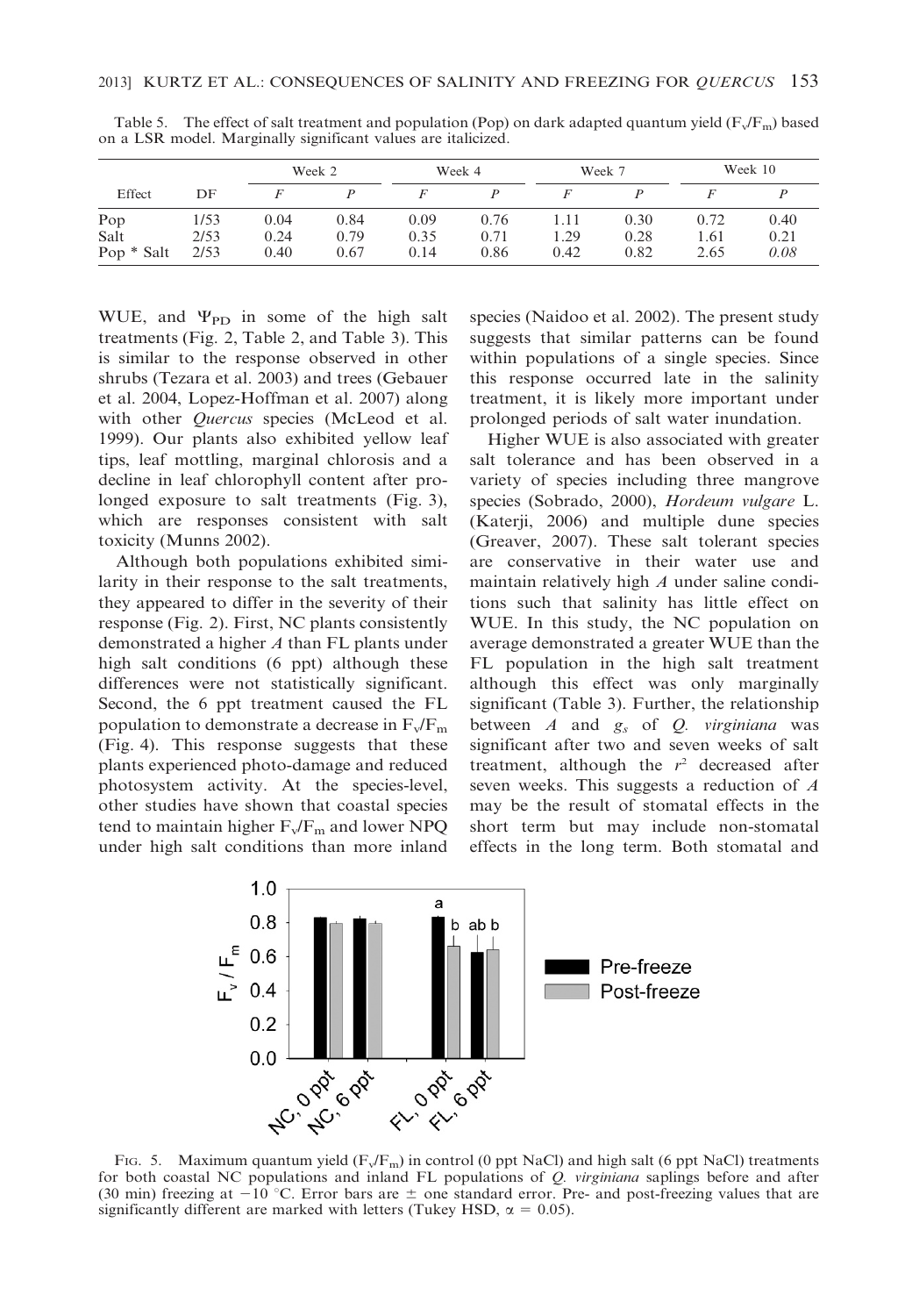Table 6. The effect of freezing, salt treatment and population (Pop) on dark adapted quantum yield  $(F_v/F_m)$  based on a MANOVA analysis. Significant values are bold and marginally significant values are italicized.

| Effect                | DF   | F    | $\boldsymbol{P}$ |
|-----------------------|------|------|------------------|
| Pop                   | 1/53 | 2.84 | 0.098            |
| Salt                  | 2/53 | 1.17 | 0.318            |
| Freezing              | 1/53 | 0.01 | 0.908            |
| Pop * Salt            | 2/53 | 4.13 | 0.021            |
| Freezing * Pop        | 1/53 | 0.80 | 0.374            |
| Freezing * Salt       | 2/53 | 2.18 | 0.123            |
| Freezing * Salt * Pop | 2/53 | 2.27 | 0.113            |

non-stomatal factors have been previously associated with a reduction in A from salt stress (Kozlowski 1997).

Since increased salinity impedes plant water absorption, it can reduce water potential in the xylem (Parida and Das 2005). Similar to water stress, salt stress can cause plants to close their stomata and decrease their  $g_s$ . Both the  $\Psi_{\text{PD}}$  and  $g_s$  of the FL and NC populations were lower in the 6 ppt treatment after seven weeks, but did not decrease consistently over time (Fig. 2 and Table 2). Similar results were found in Q. nuttallii and Q. lyrata Walter (McLeod et al. 1999) and this may be partially explained by patchy stomatal closure (Cardon et al. 1994).

SAPLING RESPONSE TO SALINITY AND FREEZ-ING. Both Q. virginiana populations demonstrated a decline in function after freezing but there was significant population level variation in their response (Fig. 5). Consistent with previous research in this system (Cavender-Bares 2007, Koehler et al. 2012), leaves of the Florida plants were more sensitive to freezing temperatures than the NC plants when they were not exposed to a high salinity treatment (Fig. 5). The higher freezing and salt tolerance of the NC population is consistent with local adaptation at the population level. Colder temperatures and higher salt concentrations in coastal NC relative to inland FL are likely to have selected for increased tolerance to these stresses. Previous studies have found evidence for local adaptation in relation to freezing tolerance. For example, ten populations of Q. suber L., a Mediterranean evergreen cork oak, showed a negative linear relationship between mean annual temperature at the population source and mean population  $F_v/F_m$  in the coldest month (Aranda et al. 2005).

Florida plants were also more sensitive to salt stress, as indicated by their lower predawn  $F_v/F_m$  values prior to freezing (Fig. 5). Interestingly, their  $F_v/F_m$  was not further depressed after freezing, suggesting that salt and freezing stress do not interact in their effects on this population. In general, the interaction between freezing and salt stress is not well understood in *Quercus* species. This study provides initial evidence that salt does not exacerbate freezing stress. One possible explanation for the lack of interaction is that higher salt exposure increased the osmotic concentration inside the leaf cells and thus limited freezing injury by depressing the intracellular freezing temperature. Further research on how salinity influences minimum temperature thresholds for plant recovery could increase our understanding of how coastal forests will respond to future changes in sea levels.

It is important to note that the plants were grown under climate conditions that were more similar to those experienced in NC than those in FL, and this could impact how these plants respond to the treatments. In a previous study, we found that there were significant population-level differences in both species' freezing tolerance and their growth rate under different environmental conditions (Koehler et al. 2012). Therefore, further research is needed to determine if there could be important interactions between freezing and salt tolerance in relation to growth conditions.

Conclusions. Global climate change is causing dynamic changes in coastal forests as species are displaced by brackish waters (Delaune et al. 1987). Anticipated sea level rise and an increase in coastal storms will cause infiltration of saline water into coastal ecosystems and potentially change species distributions. We found that salt tolerance is important to the recruitment, growth and survival of a coastal Quercus species. As these species are increasingly exposed to brackish waters, their vigor may decrease due to reduced shoot growth, water use efficiency, and photosynthesis. Our data show important differences between populations in response to salt and freezing stress, suggesting that higher latitude coastal populations may be better adapted to salt and freezing stress. However, further research is necessary to fully understand the interaction of these combined factors. These results demonstrate that genetic variation within species is critical to consider in adaptive management strategies for future climate change.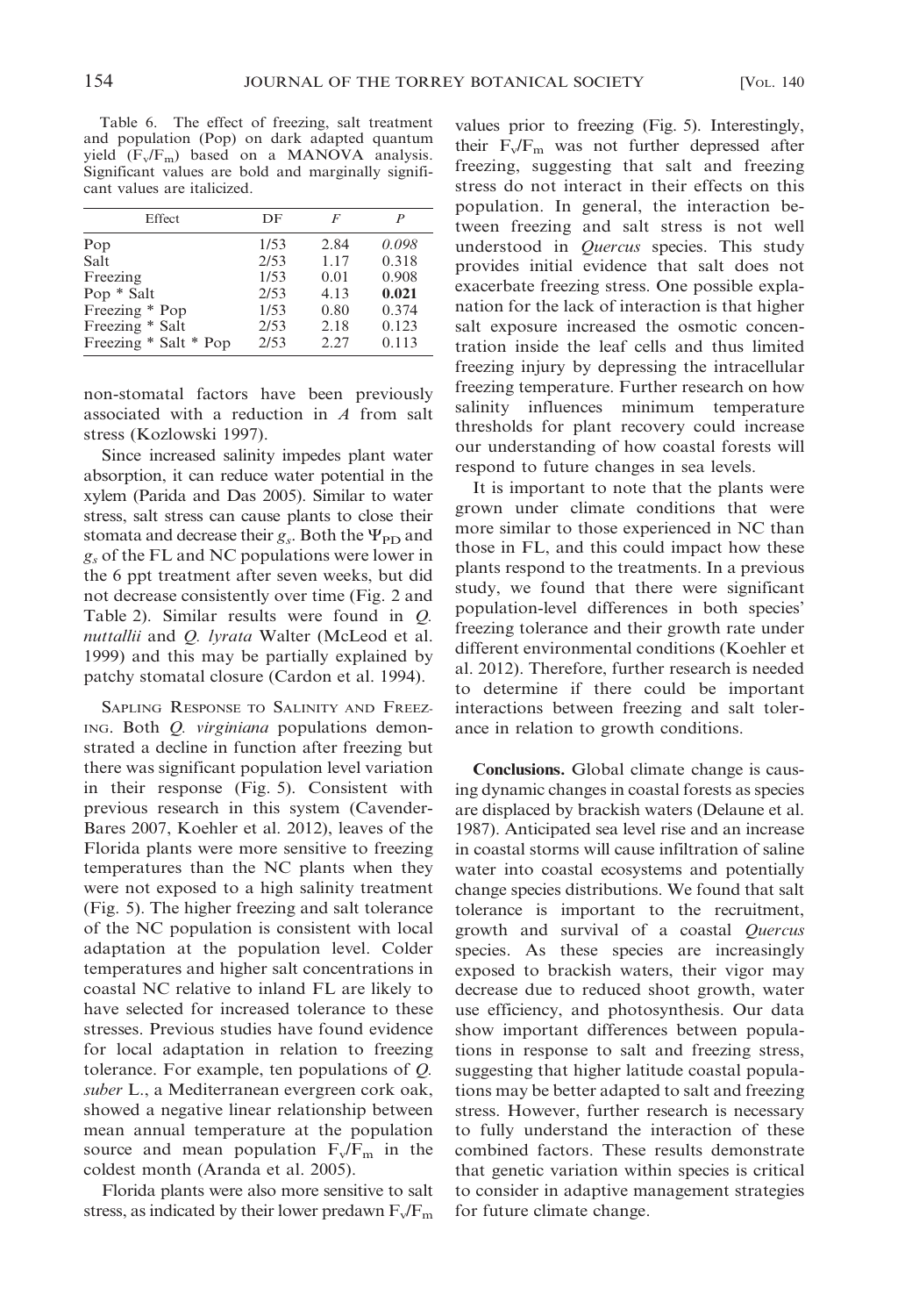#### Literature Cited

- AIZEN, M. A. AND W. A. PATTERSON. 1990. Acorn size and geographical range in the North American oaks (Quercus L.). J. Biogeogr. 17: 327–332.
- AIZEN, M. A. AND H. WOODCOCK. 1996. Effects of acorn size on seedling survival and growth in Quercus rubra following simulated spring freeze. Can. J. Botany 74: 308–314.
- ALAOUI-SOSSE, B., L. SEHMER, P. BARNOLA, AND P. DIZENGREMEL. 1998. Effect of NaCl salinity on growth and mineral partitioning in Quercus robur L., a rhythmically growing species. Trees-Struct. Funct. 12: 424–430.
- ALLEN, J. A., W. H. CONNER, R. A. GOYER, J. L. CHAMBERS, AND K. W. KRAUSS. 1998. Freshwater forested wetlands and global climate change, pp. 33–44. In G. R. Guntenspergen and B. A. Vairin [eds.], Vulnerability of coastal wetlands in the southern United States: Climate change research results 1992–1997, Biological Sciences Report. U.S. Geological Survey.
- ARANDA, I., L. CASTRO, R. ALIA, J. A. PARDOS, AND L. GIL. 2005. Low temperature during winter elicits differential responses among populations of the Mediterranean evergreen cork oak (Quercus suber). Tree Physiol. 25: 1085–1090.
- BALL, M. C., M. J. CANNY, C. X. HUANG, J. J. G. EGERTON, AND J. WOLFE. 2006. Freeze/thawinduced embolism depends on nadir temperature: The heterogeneous hydration hypothesis. Plant Cell Environ. 29: 729–745.
- CARDON, Z. G., K. A. MOTT, AND J. A. BERRY. 1994. Dynamics of patchy stomatal movements, and their contribution to steady-state and oscillating stomatal conductance calculated using gas exchange techniques. Plant Cell Environ. 17: 995–1007.
- CAVENDER-BARES, J. 2005. Impacts of freezing on long-distance transport in woody plants, pp. 401–424. In N. M. Holbrook, M. Zwieniecki, and P. Melcher [eds.], Vascular transport in plants. Elsevier Inc, Oxford, UK.
- CAVENDER-BARES, J. 2007. Chilling and freezing stress in live oaks (Quercus section Virentes): Intra- and inter-specific variation in PSII sensitivity corresponds to latitude of origin. Photosynth. Res. 94: 437–453.
- CAVENDER-BARES, J. AND N. M. HOLBROOK. 2001. Hydraulic properties and freezing-induced cavitation in sympatric evergreen and deciduous oaks with contrasting habitats. Plant Cell Environ. 24: 1243–1256.
- CAVENDER-BARES, J. AND A. PAHLICH. 2009. Molecular, morphological and ecological niche differentiation of sympatric sister oak species, Quersus virginiana and Q. geminata (Fagaceae). Am. J. Bot. 96: 1690–1702.
- CAVENDER-BARES, J., K. KITAJIMA, AND F. A. BAZZAZ. 2004. Multiple trait associations in relation to habitat differentiation among 17 Floridian oak species. Ecol. Monogr. 74: 635– 662.
- CAVENDER-BARES, J., S. APOSTOL, I. MOYA, J. M. BRIANTAIS, AND F. A. BAZZAZ. 1999. Chillinginduced photoinhibition in two oak species: Are

evergreen leaves inherently better protected than deciduous leaves? Photosynthetica 36: 587–596.

- CAVENDER-BARES, J., A. GONZALEZ-RODRIGUEZ, A. PAHLICH, K. KOEHLER, AND N. DEACON. 2011. Phylogeography and climatic niche evolution in live oaks (*Quercus* series *Virentes*) from the tropics to the temperate zone. J. Biogeogr. 38: 962–981.
- CAVENDER-BARES, J., P. CORTES, S. RAMBAL, R. JOFFRE, B. MILES, AND A. ROCHETEAU. 2005. Summer and winter sensitivity of leaves and xylem to minimum freezing temperatures: A comparison of co-occurring Mediterranean oaks that differ in leaf lifespan. New Phytol. 168: 597–612.
- CONNER, W. H., K. W. MCLEOD, AND J. K. MCCARRON. 1998. Survival and growth of seedlings of four bottomland oak species in response to increases in flooding and salinity. For. Sci. 44: 618–624.
- CORCUERA, L., F. MORALES, A. ABADIA, AND E. GIL-PELEGRIN. 2005. The effect of low temperatures on the photosynthetic apparatus of Quercus ilex subsp. ballota at its lower and upper altitudinal limits in the Iberian peninsula and during a single freezing-thawing cycle. Trees-Struct. Funct. 19: 99–108.
- DELAUNE, R. D., S. R. PEZESHKI, AND W. H. PATRICK. 1987. Response of coastal plants to increase in submergence and salinity. J. Coast. Res. 3: 535–546.
- DOUGLAS, B. C. 1991. Global sea-level rise. J. Geophys. Sci. 96: 6981–6992.
- GEBAUER, J., K. EL-SIDDIG, A. A. SALIH, AND G. EBERT. 2004. Tamarindus indica L. seedlings are moderately salt tolerant when exposed to NaClinduced salinity. Sci. Hortic. 103: 1–8.
- HASEGAWA, P. M. AND R. A. BRESSAN. 2000. Plant cellular and molecular responses to high salinity. Annu. Rev. Plant Phys. 51: 463–499.
- HELM, A. C., N. S. NICHOLAS, S. M. ZEDAKER, AND S. T. YOUNG. 1991. Maritime forests on Bull island, Cape Romain, South Carolina. Bull. Torrey Bot. Club 118: 170–175.
- HUTCHINS, L. W. 1947. The bases for temperature zonation in geographic distribution. Ecol. Monogr. 17: 325–335.
- KHAN, M. A. AND I. A. UNGAR. 1984. The effect of salinity and temperature on the germination of polymorphic seeds and growth of Atriplex triangularis Willd. Am. J. Bot. 71: 481–489.
- KOEHLER, K., A. CENTER, AND J. CAVENDER-BARES. 2012. Evidence for a freezing tolerance-growth rate trade-off in the live oaks (Quercus series Virentes) across the tropical-temperate divide. New Phytol. 193: 730–744.
- KOZLOWSKI, T. T. 1997. Response of woody plants to flooding and salinity. Tree Physiol. Monogr. 1: 1–29.
- LARCHER, W. AND H. BAUER. 1981. Ecological significance of resistance to low temperature, pp. 403–437. In O. L. Lange, P. S. Nobel, C. B. Osmond, and H. Ziegler [eds.], Encyclopedia of Plant Physiology. Springer-Verlag, Berlin, Germany.
- LOPEZ-CLIMENT, M. F., V. ARBONA, R. M. PEREZ-CLEMENTE, AND A. GOMEZ-CADENAS. 2008. Relationship between salt tolerance and photosynthetic